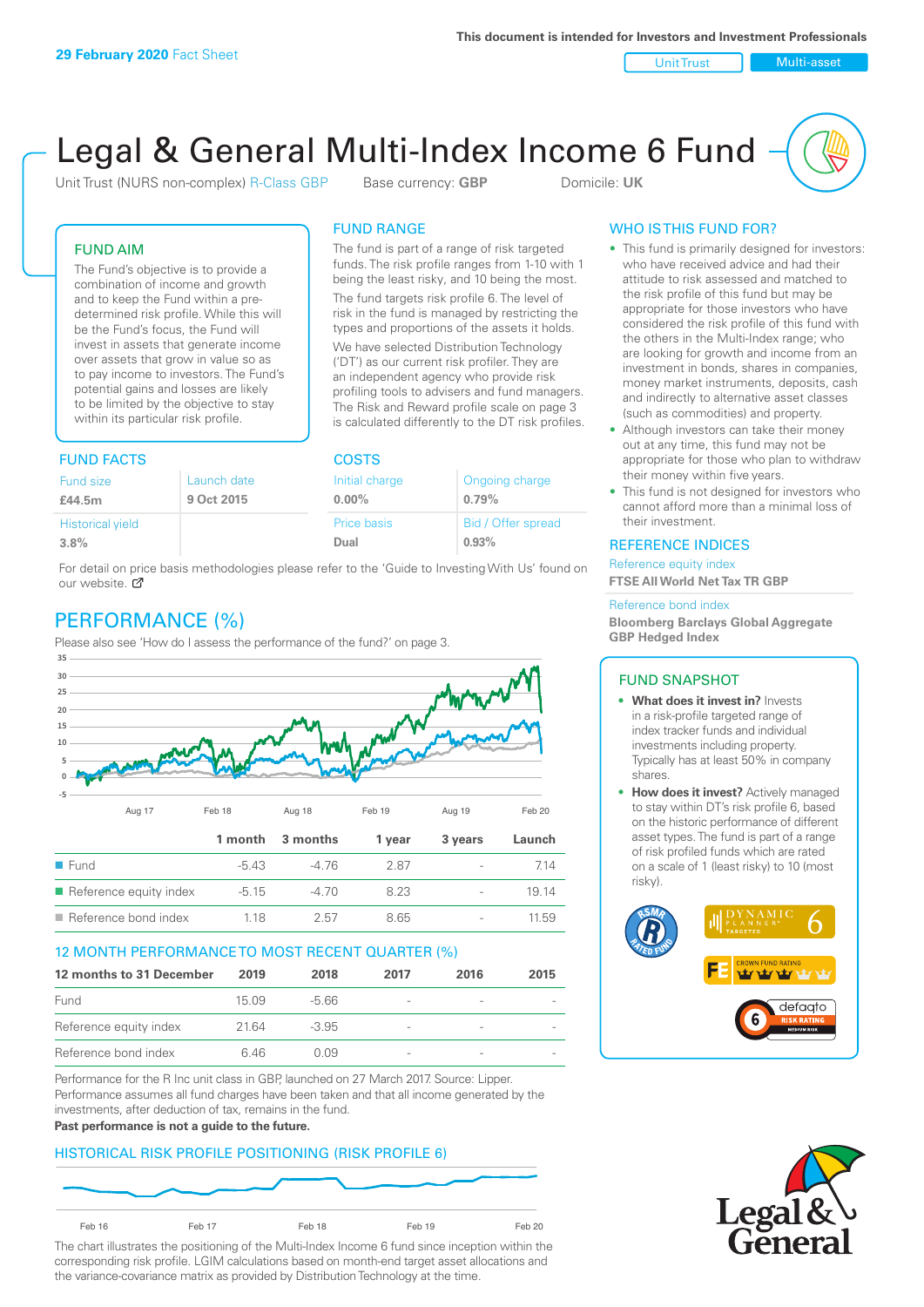# Legal & General Multi-Index Income 6 Fund

Unit Trust (NURS non-complex) R-Class GBP

# PORTFOLIO BREAKDOWN

All data source LGIM unless otherwise stated. Totals may not sum due to rounding.





### FUND MANAGERS

The fund managers have responsibility for managing the multi-index fund range. They are part of the Multi-Asset Funds (MAF) team in LGIM. This team focuses on designing and managing multi-asset funds that are tailored to match the specific objectives of various client types. The team sits within a wider Asset Allocation team which combines both depth of experience with a broad range of expertise from different fields, including fund management, investment consulting and risk management roles.

# TOP 10 HOLDINGS (%)

| <b>L&amp;G UK Index Trust</b>                                    | 12.4 |
|------------------------------------------------------------------|------|
| iShares UK Dividend UCITS ETF                                    | 9.5  |
| L&G Emerging Markets Government Bond (US\$) Index Fund           | 8.5  |
| L&G Emerging Markets Government Bond (Local Currency) Index Fund | 8.2  |
| L&G High Income Trust                                            | 6.2  |
| L&G US Index Trust                                               | 5.6  |
| L&G Global Emerging Markets Index Fund                           | 5.3  |
| <b>L&amp;G Pacific Index Trust</b>                               | 4.8  |
| L&G European Index Trust                                         | 4.7  |
| iShares Euro Dividend UCITS ETF                                  | 4.0  |

**Important:** Due to exceptional market conditions, spreads are currently volatile and may be higher than indicated. To see the latest spread visit www. legalandgeneral.com/chargesandfees